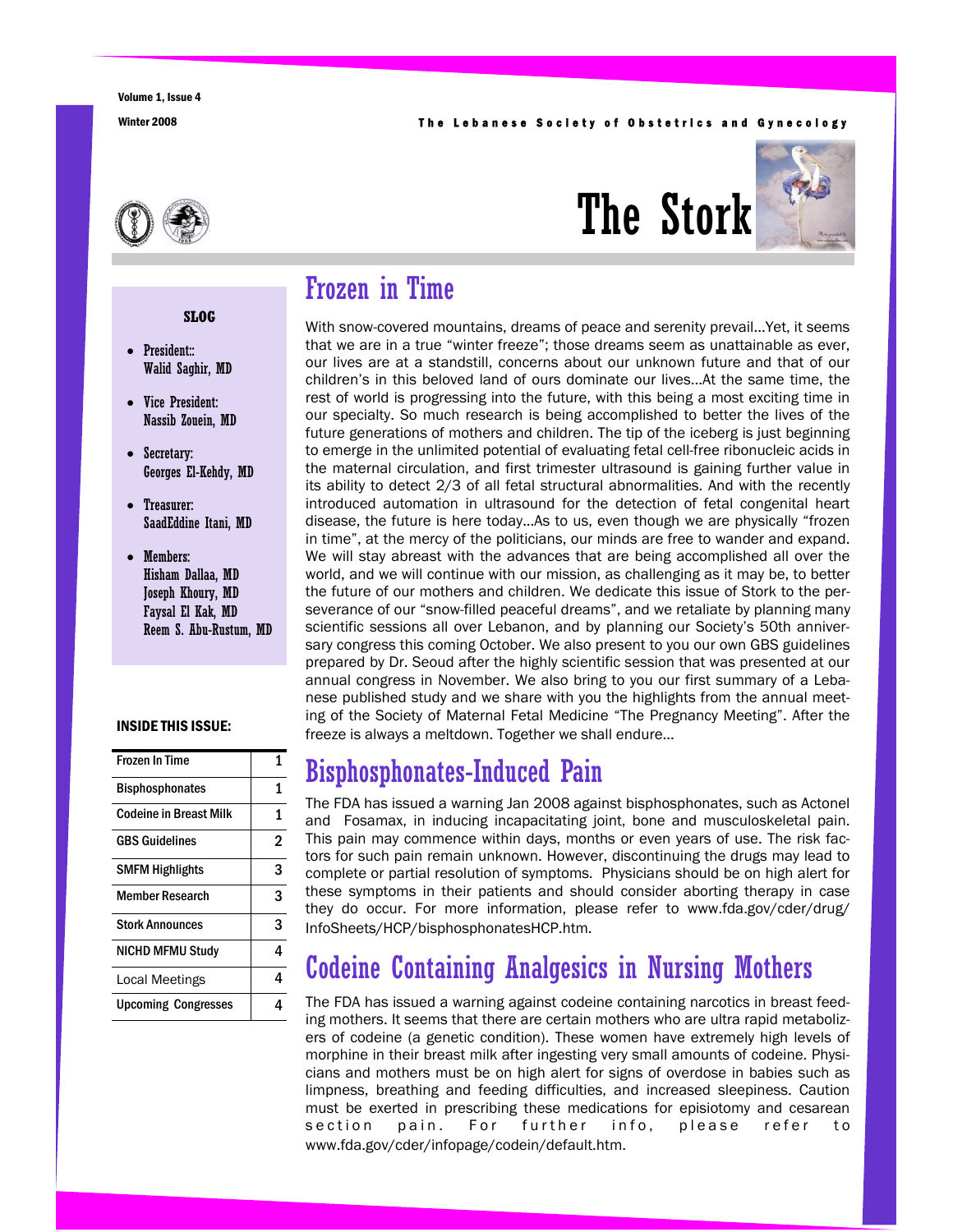# Prenatal Group B Streptococcus Screening in Lebanon: Time to Adopt a Universal Policy

Prevalence and Risk Factors: Group B streptococci (GBS) infection is one of the leading causes of morbidity and mortality in newborns and is a main etiological factor for neonatal bacterial sepsis. Streptococcus agalactiae inhabits the GU and GI tracts of pregnant women and is usually asymptomatic. However, GBS might result in urinary tract infections, chorioamnionitis, puerperal endometritis, and wound infections. A significant geographic variation in GBS colonization during pregnancy is reported. Neonates acquire GBS through vertical transmission from the mother. The rate of colonized infants born to colonized women ranges between 40-70%. The intrapartum fetal transmission may lead to invasive disease in 1-2 infants/1000 live births. This usually presents as early-onset sepsis, pulmonary infection, and meningitis with a case fatality rate ranging from 10-20%.

In August 2002, the Center for Disease Control and Prevention (CDC) guidelines were revised to recommend universal prenatal screening for vaginal and rectal GBS colonization of all pregnant women at 35-37 weeks of gestation. The previous risk-factor based strategy (adopted in 1996 by the CDC) failed to identify ~50% of the neonates who tested positive for GBS. In the USA, a 65% decrease in the incidence of the GBS disease was observed following the implementation of these guidelines. However, studies show that the prevalence of GBS and suitable prevention strategies vary in different countries and depend on the local incidence of GBS in women and infants. Thus, it is recommended that integrated obstetrical and neonatal regimens, appropriate to the population studied, be applied.

In Lebanon, there is a lack of uniform policy for GBS testing among pregnant women. Only one study, conducted in 1996 on 166 pregnant women, in one hospital in Beirut, showed a GBS prevalence rate of 7.8%. The National Collaborative Perinatal Neonatal Network (NCPNN) recently concluded a study to determine the prevalence, risk factors, and perinatal transmission to newborn infants in order to help the implementation of an antepartum GBS screening in Lebanon.

Methods: This was a cross-sectional study of all pregnant women admitted from Feb-Sep 2004 to three major hospitals in Beirut (AUB Medical Center, Hotel Dieu de France and Makased General Hospital), members of the NCPNN. Lower vaginal and rectal swabs were taken and were cultured on sheep blood agar.

Results: 775 pregnant women and 682 newborns were tested. Overall, 137 of 775 (17.7%) mothers and 50 of 682 newborns (7.3%) tested positive for GBS. Maternal GBS colonization was not associated with maternal age, household income, gravidity, intrapartum fever, preterm labor, or premature rupture of membranes. Forty newborns tested positive out of 120 positive mothers (30% transmission rate). The GBS colonization rate reported in our study seems to be higher than neighboring countries such as the UAE (10.1%) and Kuwait (14.6%), but lower than that reported in Saudi Arabia (27.6%) and Jordan (30%). Our study failed to show any correlation between previously established risk factors including maternal age, gravidity, socioeconomic status, urinary tract infections, and a prior history of pregnancy losses and GBS colonization. Since then, continuous monitoring in the AUB-MC lab has shown a steady rate of colonization of around 17%.

Conclusions: In conclusion, our results indicate a relatively high prevalence of GBS colonization among pregnant women in Lebanon with no significant risk factors identified for its acquisition. On the basis of the recognized benefits of prenatal screening, it is justifiable to adopt a national policy for universal screening of all pregnant women to reduce the risk of morbidity and mortality in newborn infants.

#### Suggested GBS screening policy for Lebanon:

- 1- Endorse the ACOG,CDC, AAP recommendations for adopting a UNIVERSAL culture-based strategy
- 2- Risk based-strategy is no longer acceptable except when cultures are not available at delivery
- 3- Women with GBS bacteriuria or a prior infant with GBS disease DO NOT need cultures. They should receive antibiotics
- 4- Discourage hybrid policies (ie give antibiotics to women with ROM >18 hrs with negative cultures at 35-37 weeks)
- 5- Antibiotics are not recommended for GBS positive women at the time of elective C/S
- 6–Insufficient data exists for patients with PTL and PPROM and on the timing of intrapartum prophylaxis (see CDC recommendations as listed below)
- 7- No particular recommendations available concerning stripping of membranes in GBS positive patients
- 8- Endorse the GBS CDC recommendations with PTL or PPROM < 37 wks with risk of imminent delivery
- (Schrag et al. Revised CDC guidelines for GBS. MMWR Recommend Rep 2002;51(RR-11):1-22)

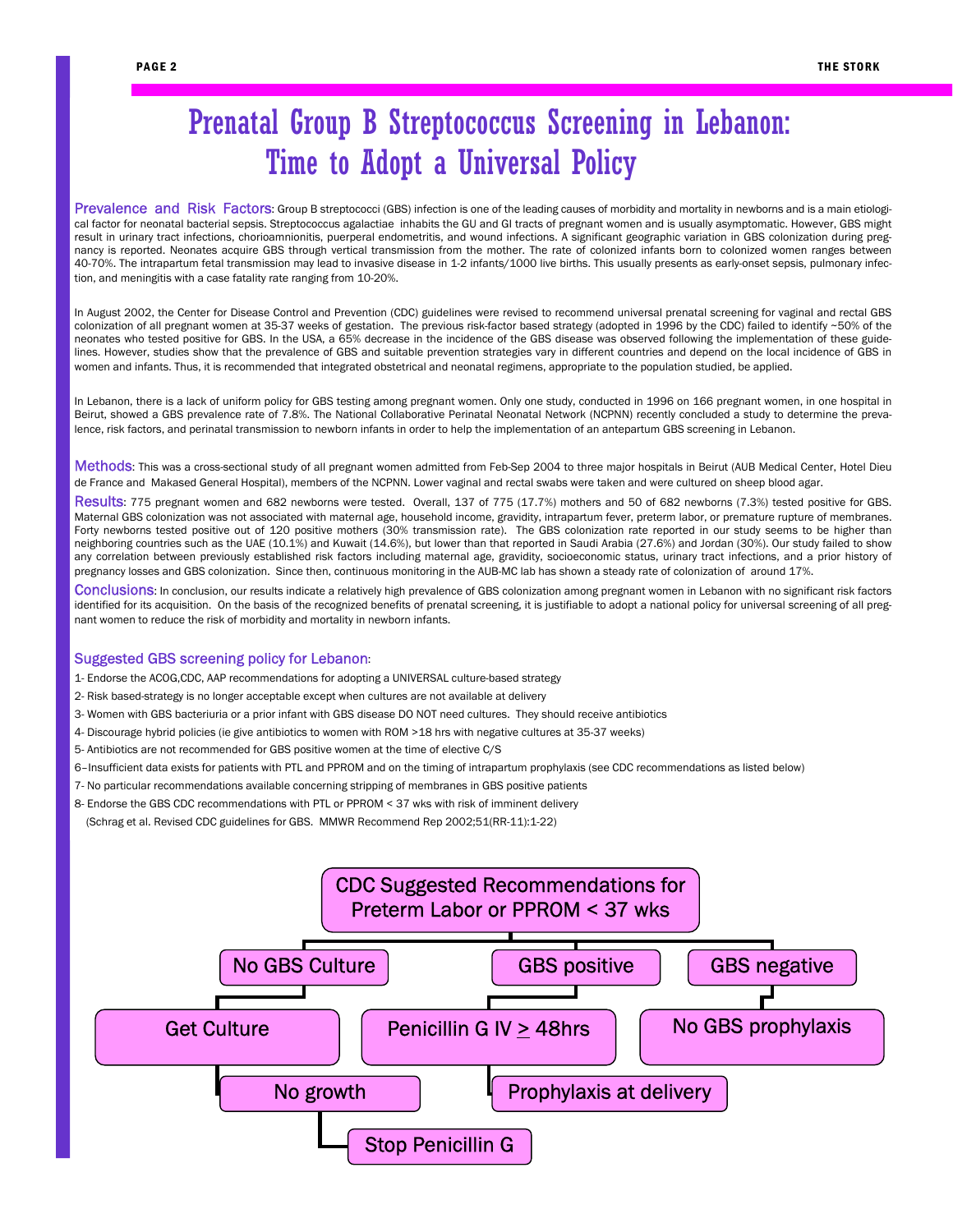# Highlights from the 28th Annual Meeting of the Society of Maternal Fetal Medicine, Jan 28-Feb 2, Dallas-Texas

Below are summaries of some of the most clinically relevant studies presented at the annual "Pregnancy Meeting". Detailed information can be found in the Dec 2007 Supplement to the American Journal of Obstetrics and Gynecology.

#### Folic Acid and Prevention of Preterm Labor

#### Bukowski et al. Abstract #5

Cohort of 38033 singleton pregnancies in the first trimester. There was a 70% reduction in preterm delivery (PTD) at 20-28 weeks and 50% at 28-32 weeks if 1mg FA was used for over 1 year. No effect on duration of pregnancy beyond 32 weeks or if use was less than 1 year. Equally effective if prior history of PTD.

#### Dextrose vs NS in Labor Acceleration

#### Shrivastava et al. Abstract #36

Double-blinded controlled trial of term nulliparae in active labor with singleton gestation randomized to NS, NS with 5 or 10% dextrose. 290 patients in the 3 groups completed the study. Time to complete dilatation was 461, 363 and 340 minutes respectively and length of labor was 565, 450 and 413 minutes.

#### Maternal BMI and Echogenic Bowel (EB) /Echogenic Intracardiac Focus (EIF). Hackmon et al. Abstract #85

Ultrasound signals and image quality have been shown to be attenuated by adiposity. In this study of 144 patients, half of whom were controls and half had EB and/or EIF, an inverse relationship was found between BMI and EB and/or EIF. The study concluded that these may be a reflection of maternal body habitus.

#### Effect of In Vitro Fertilization on Congenital Heart Disease Bahtivar et al. Abstract #192

There has been speculation of an increased risk of congenital heart disease in pregnancies conceived by in-vitro-fertilization. This trend can be explained by the increased rate of twinning in the assisted reproduction pregnancies, and hence, the increased risk of congenital heart disease.

#### Obstetric Complications in Obesity

#### Bastek et al. Abstract #310

This study analyzed 382 women at term with BMI <25 (40%), 25-25 (45%) and > 35 (15%). Obese women had an increased risk of cesarean delivery irrespective of all other variables.

#### Maternal Hypercalcemia and Polyhydramnios (PH) Shani et al. Abstract #410

This is a report of 4 cases of unexplained PH (mean AFI 30.3). All mothers were diagnosed with hypercalcemia due to hyperparathyroidism. Mechanism seems to be fetal polyuria in the hypercalcemic environment. This has not been previously reported and the authors recommend checking maternal Ca levels in cases of unexplained PH.

#### Routine Urine Dipsticks Not Needed at Every Visit

#### Borgmeyer et al. Abstract #444

This tradition was evaluated for its ability to identify preeclampsia in the low risk pregnancy. 1660 patients were analyzed. Sensitivity was 33% and specificity 80.6%. The authors conclude that this is an ineffective method in the low risk.

#### Twin Gap Study: Gender Associated Prematurity

#### Dailey et al. Abstract #706

Steroid hormones are believed to play a role in initiating parturition and that there are differences among the genders. This study included 51901 pairs of twins delivered between 24-26 weeks. This occurred in 58.7% of the male/male pairs, 55.9% in the male/female pairs and 57.1% in the female/female pairs. The effect was most pronounced at 28-31 weeks.

# Stork Announces. . . Stork Announces. . . Stork Announces

### 50th Anniversary of SLOG

This year marks the 50th anniversary of our Society and a unique congress is being planned in association with the Federation of Gyn-Ob Societies of the Mediterranean, International Francophone Congress and the Arab Federation of Gyn-Ob Societies. Mark your calendars for Oct 30 to Nov 2, and be on the lookout for further information.

### ISOPIC

ISOPIC continues to expand. Around 30 colleagues joined the initiative in an assembly held Jan 18 in Beirut. The two main ISOPIC records, namely the antenatal record and the basic antenatal package tests, are being circulated for finalization. Both will be piloted in 3 sites: BGUH, St. Georges Hospital, and Sahel hospital. As to the maternity record, that is in the final stages of finalization prior to being adopted nation- wide. We look forward to having more colleagues join us in order to raise the standards of practice, in maternal health in Lebanon.

### Member Research

A group of researchers at the American University of Beirut Medical Center (AUB-MC) conducted a study to identify the prevalence of striae gravidarum (SG) in primiparous women and the risk factors associated with developing them. A total of 112 primiparous women delivering at AUB-MC were assessed for presence and severity of SG before discharge from the hospital. Sixty percent of the study participants developed SG during pregnancy. The researchers noted that younger maternal age (26.5  $\pm$  4.5 vs 30.5  $\pm$  4.6; P <0.001) and weight gained during pregnancy (15.6 kg  $\pm$  3.9 vs 38.4 kg  $\pm$ 2.7; P <0.001) were associated with developing SG. In addition, birth weight and gestational age at delivery and the mother's family history of SG were associated with the development of moderate/severe SG. The study was published in the January 2007 issue of AJOG.

Osman H, Rubeiz N, Tamim H, Nassar A. Risk factors for the development of striae gravidarum. *American Journal of Obstetrics and Gynecology* 2007;196:62.e1-62.e5.